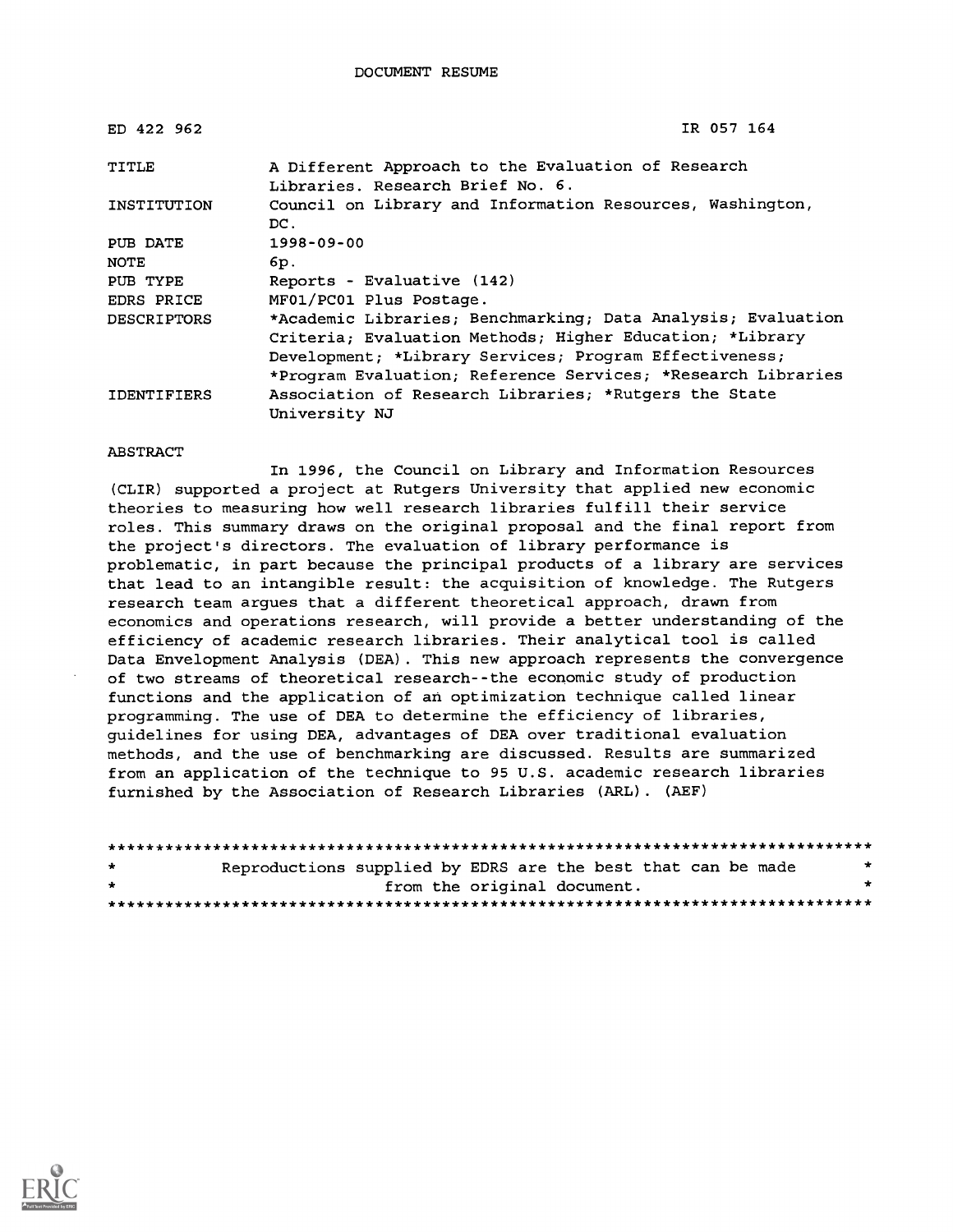$\mathcal{L}$ 

## A Different Approach to the Evaluation of Research Libraries Research Brief No. 6 September 1998

Council on Library and Information Resources

"PERMISSION TO REPRODUCE THIS MATERIAL HAS BEEN GRANTED BY

B.H. Lene

TO THE EDUCATIONAL RESOURCES INFORMATION CENTER (ERIC)."

 $IRQ57164$ 

RIC

2

U.S. DEPARTMENT OF EDUCATION Office of Educational Research and Improvement EDUCATIONAL RESOURCES INFORMATION

CENTER (ERIC) 0 This document has been reproduced as received from the person or organization originating it.

o Minor changes have been made to improve reproduction quality.

Points of view or opinions stated in this document do not necessarily represent official OERI position or policy.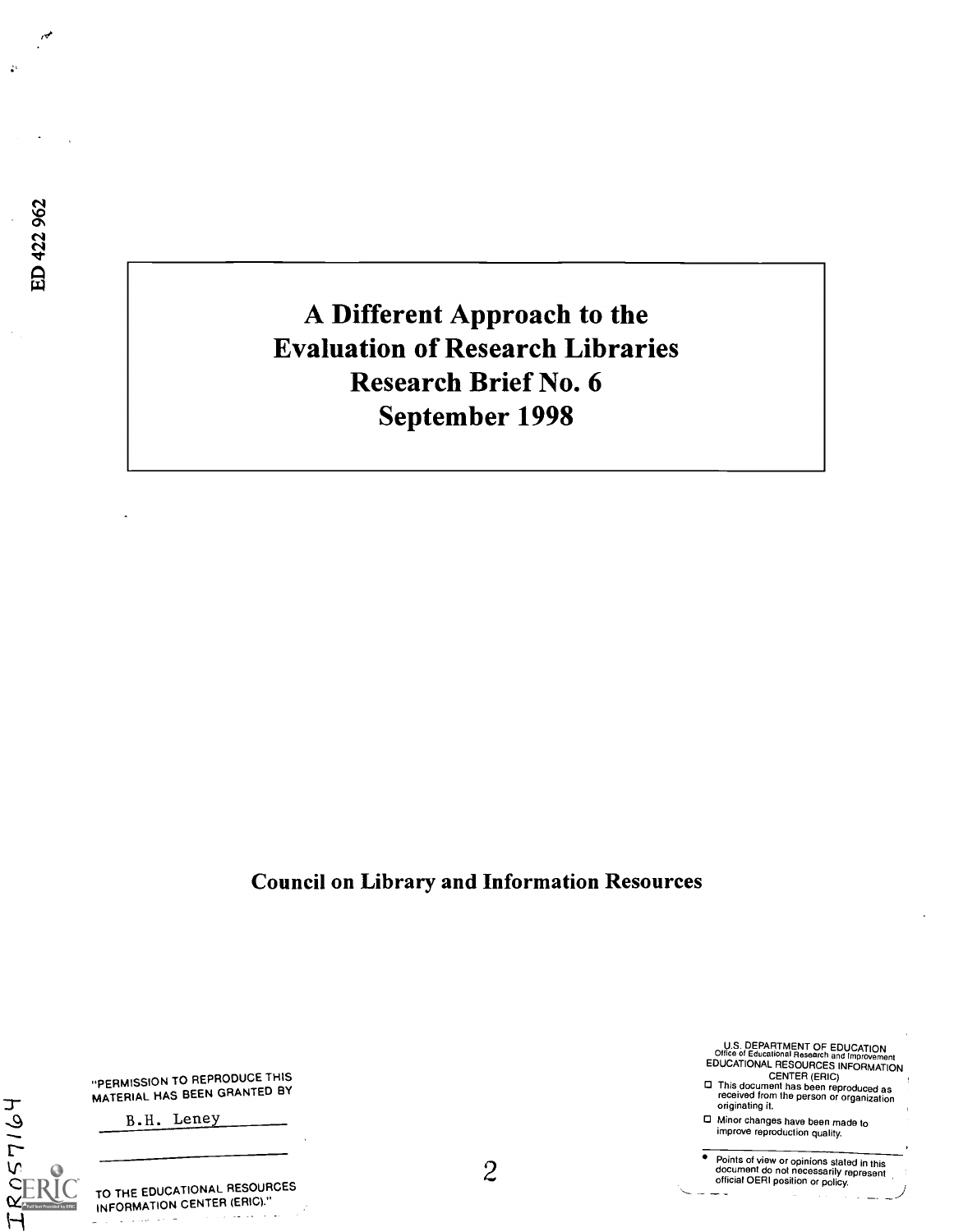

COUNCIL ON LIBRARY AND INFORMATION RESOURCES RESEARCH BRIEF September 1998



### A Different Approach to the Evaluation of Research Libraries

In 1996, within a program funded by The Andrew W. Mellon Foundation to encourage research on the economics of information, the Council on Library and Information Resources made a grant to Rutgers University for a project in the School of Communication, Information, and Library Studies that would apply new economic theories to measuring how well research libraries fulfill their service roles. The following summary draws on the original proposal and the final report from the project's directors, Wonsik Shim and Paul B. Kantor. Regrettably, it cannot reproduce the full array of figures and charts through which they present the details of their argument.

he evaluation of library performance is problematic, in part because the principal products of a library are services that lead to an intangible result, the acquisition of knowledge. It's possible to study the service activities of libraries as service activities and assess how well they are performed, but even this narrow focus encounters a major difficulty Libraries deliver a complex mix of services and consume a complex mix of resources. Some resources may be more expensive for some libraries than for others, and some services may be more important than others. The mix varies from library to library giving precise meaning to the observation that each library is different from every other library

In the absence of better measures, university librarians have historically resorted to calculating performance through ratios derived from data the libraries supply annually to the Association of Research Libraries (ARL). Examples of these ratios include: professional staff as a percentage of total staff, library materials expenditures as a percentage of total library expenditures, the number of items loaned as against the number of items borrowed, and serials expenditures per faculty member.

These measures are limited in two ways, explain Shim and Kantor. First, almost all the ratios look only

to the input side of library operations. There is no attempt to contrast the inputs with outputs, such as reference transactions, the circulation of materials, and interlibrary loans. Second, because so many ratios are derived from the ARL data (about 30 in all), each library can pick and choose only those according to which it performed well (or at least better than other institutions). Although these rankings are easy to compute and understand, they do not provide a solid basis for judging peers, or a foundation upon which to build improvement.

Shim and Kantor offer the following comments on the shortcomings of the traditional models for measurement: "They do not recognize that it is far more important to identify excellence than to identify mediocrity Knowledge of the mean or average behavior is of little help to any manager, since even those who fall, in some sense, below the mean, are not simply striving to become average. Each library unit would like to be not just above average but outstanding."

The Rutgers research team argues that a different theoretical approach, drawn from economics and operations research, will provide a better understanding of the efficiency of academic research libraries. Their analytical tool (which they believe has the potential to be applied as well in the digital library environment) is

Research Briefs are occasional papers published by the Council on Library and Information Resources (CLIR) to describe the outcome, or the current status, of projects undertaken within its programs. CUR encourages duplication of these papers and requires no permission for their further distribution.

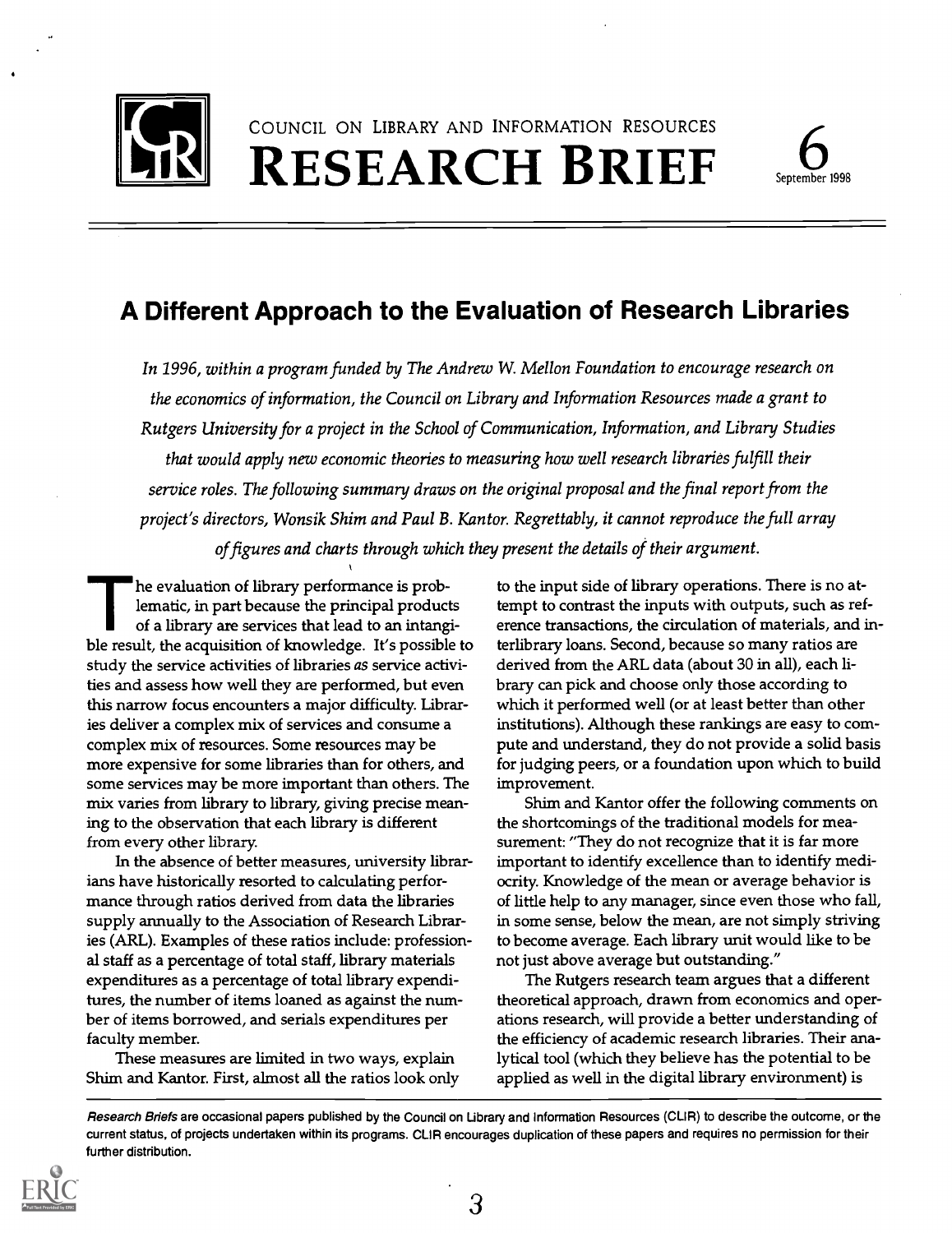called Data Envelopment Analysis (DEA). This new approach represents the convergence of two streams of theoretical research—the economic study of production functions and the application of an optimization technique called linear programming to define "best practices" among the group of entities chosen for examination. DEA considers a collection of comparable entities, usually called "decision-making units" (DMUs). Some are identified as "frontier units." Others are compared with the frontier units, and their performance is scored as a percentage of the performance that would be needed to place them on the frontier.

Thus, DEA, applied to a proper model of inputs and outputs for libraries, will show the best practices in peer groups of institutions and allow calculation of a technical efficiency score for each library. Instead of revealing the average performance among a group of libraries, the process will characterize each library in terms of its efficiency relative to a specific peer group of libraries, which may be more efficient than the library at hand when all are evaluated using the same weights and proportionality factors.

#### Data Envelopment Analysis (DEA)

DEA was developed to measure the relative efficiencies of "decision-making units" with multiple inputs and outputs. A "DMU" can be any component within a managed organization—from an entire firm, to a plant, to a single operation within the plant. The DEA technique has been applied to DMUs as diverse as banks, police departments, hospitals, tax offices, prisons, defense bases, schools, and university departments. In the Rutgers project, the unit of analysis is an entire library.

Shim and Kantor employ DEA to determine, in brief, the relative efficiency of a set of libraries when each library is allowed to be best represented in its mix of inputs and outputs. They use the following ten inputs and five outputs for a given year:

Inputs: total volumes held, net volumes added, monographs purchased, total current serials, number of professional staff, number of support staff, number of student employees (FTE), number of full-time students, total graduate student enrollment, and number of full-time faculty members.

Outputs: total interlibrary lending, total interlibrary borrowing, the number of students who participated in instructional classes in the library, reference transactions, total circulation.

The efficiency is calculated by forming the ratio of a weighted sum of outputs to a weighted sum of in-



|                 |    | BOOKS LIBRARIANS CIRCULATION REFERENCE |     |  |
|-----------------|----|----------------------------------------|-----|--|
| LIBRARY A 1,000 | 10 | 2.000                                  | 500 |  |
| LIBRARY B 500   |    | 2,500                                  | 600 |  |

Assume that a staff person costs about 500 times as much as a book, and that a reference transaction costs ten times as much as a circulation transaction. The corresponding costs are then as follows:

|                 |       | BOOKS LIBRARIANS CIRCULATION REFERENCE |       |
|-----------------|-------|----------------------------------------|-------|
| LIBRARY A 1.000 | 5.000 | 2,000                                  | 5.000 |
| LIBRARY B 500   | 4.000 | 2,500                                  | 6.000 |

In this situation, Library B is always more efficient because it generates more output with less input. No matter how Library A manipulates the weights for its advantage, it cannot surpass Library B because A must allow B to use the same weights that make A look as good as possible.

Deciding how to assign the weights is by no means an easy task. Though DEA permits each library to "rearrange the world" so that it looks as efficient as possible, there are limitations and constraints on the distortions that are permitted. For example, if a staff person costs \$40,000 a year, and a book costs \$50, it would be unreasonable to let the DEA program set those two weights as equal. Shim and Kantor examine data available in the published literature and allow large, but not insupportable, variation around the median values therein reported. For example, the numbers given would lead to a ratio of  $40,000/50 = 800$ . Under what Shim and Kantor call a "two-fold range," they permit a variation from 400 (half the observed value) to 1,600 (twice the observed value). Under what they call a "four-fold range," this ratio would be allowed to vary from a low of 200 to a high of 3200. This range may seem too generous, yet there is evidence, both anecdotal and quantitative, to suggest that the efficiency of library organizations does vary by as much as a factor of four from the mean or the average when it is measured by a simple ratio. With respect to outputs, it can be said that the contexts of libraries differ enormously, and it is quite conceivable that the relative value of, say, reference and circulation might vary by a factor of 4 or 16 from one setting to another.

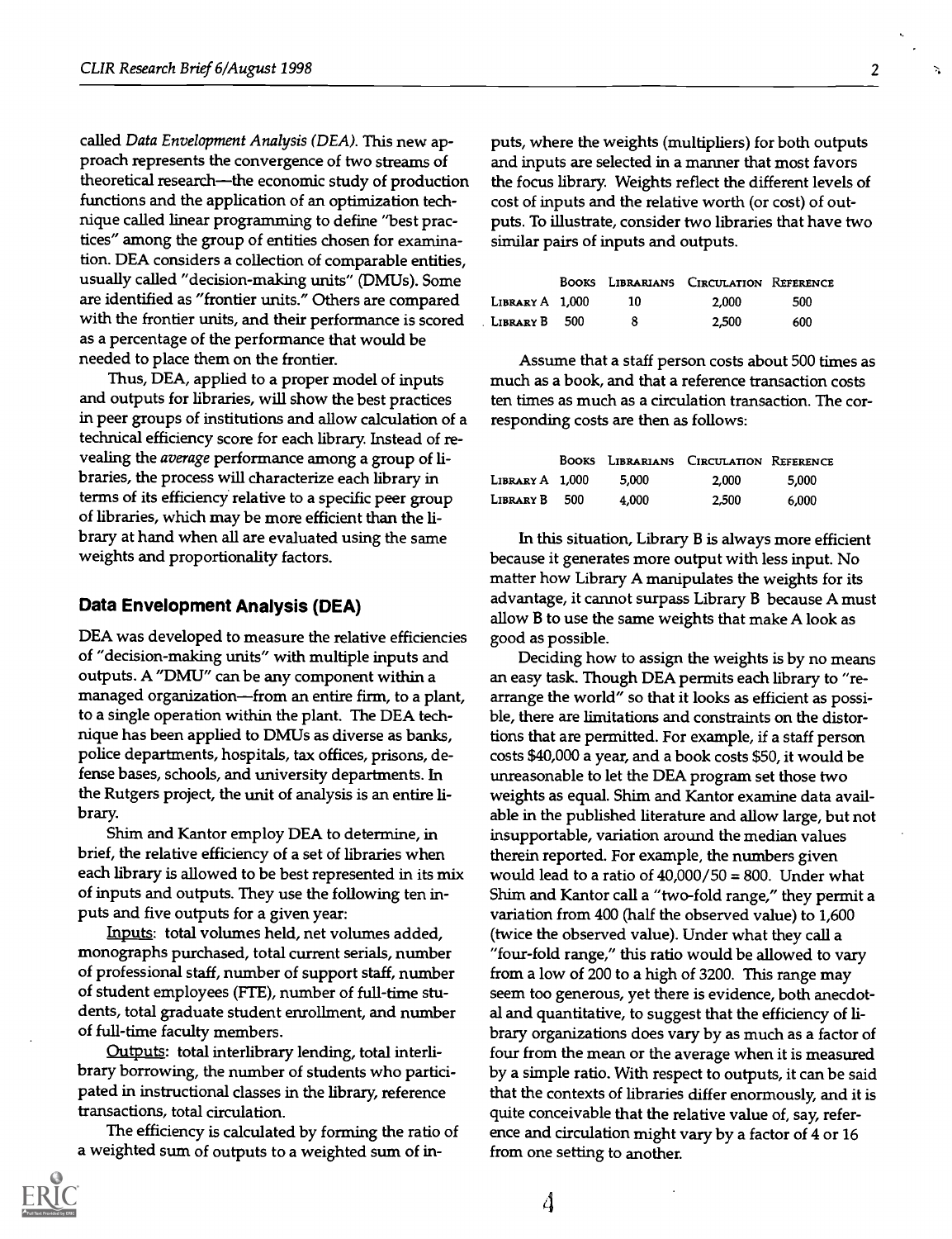Shim and Kantor set down two essential guide-

1) There must be a comparison set of libraries as the basis for all the calculations. In this sense, DEA is an extension of the notion of benchmarking. In benchmarking, one does not provide an absolute measure of performance but measures each institution by comparing it with the best performance in a designated peer group. If there are five institutions, and some single measure of performance whose value is 25, 50, 60, 100, and 150 at the five institutions, then the corresponding efficiency scores would be 17%, 33%, 40%, 67%, and 100%. If the top-ranked library were to be removed from the peer group, the scores of the remaining libraries-25, 50, 60, and 100-would yield efficiencies of

lines for the use of DEA in their project:

25%, 50%, 60%, and 100%.

The inefficiency of libraries in the study is represented in terms of the proportional reduction of inputs required for an inefficient library to become efficient. In revealing the inefficient libraries, the DEA technique reveals as well a set of best performers.

The figure shows 7 DMUs that have only one input and one output. DMUs are assigned the coordinate values associated with the points Ll through L7. A single regression equation used to describe these 7 DMUs (the thin line shown in the figure) represents the average relation between the input (independent variable) and the output (dependent variable). What DEA does is to optimize each DMU against all by giving different weights for each input and output until the most favorable combination is found. Because DEA operates with real data, it will identify a set of DMUs in the population whose efficiency score equals 1. In the figure, this set corresponds to DMUs 1 through 4 (Ll-L4). These points describe several versions of the best that one DMU can achieve in a realistic situation. The heavy



2) Each library is given the benefit of the doubt in determining the relative importance of the various inputs and outputs. For example, if a library consumes a high amount of staff resources, it will be favored in the analysis if the effective cost of staff is set to a low value. If another library has a very large collection, it will be favored in the analysis if the effective cost of a volume is set low, and so forth. In DEA, a separate calculation is done

for each library. In this calculation, the effective costs and the values of services are adjusted to make the focus library look as good as possible. If it looks at least as good as any other library from this perspective, it receives an efficiency score of 1. But if some other library looks beteven when the world is described in a way that is most

line connecting these efficient DMUs is called the "envelopment surface" because it envelops all the cases (thus the name "Data Envelopment Analysis"). The dotted lines from the inefficient DMUs (L5-L7) depict graphically the reduction in inputs necessary for these libraries to become efficient. Note that L7 is compared with L3, and L5 is compared with a mix of Ll and L2. L6, being compared with Ll, can reduce its inputs and yet still remain deficient in outputs.

favorable to the focus library, it receives an efficiency score of less than 1.

DEA has several advantages over traditional evaluation methods such as rankings or ratios. First, it provides, for each library, a single summary score—the relative efficiency. Depending on the specific DEA model one has applied, this efficiency score reveals, for example, how much (proportional) reduction of inputs or (proportional) augmentation of outputs should be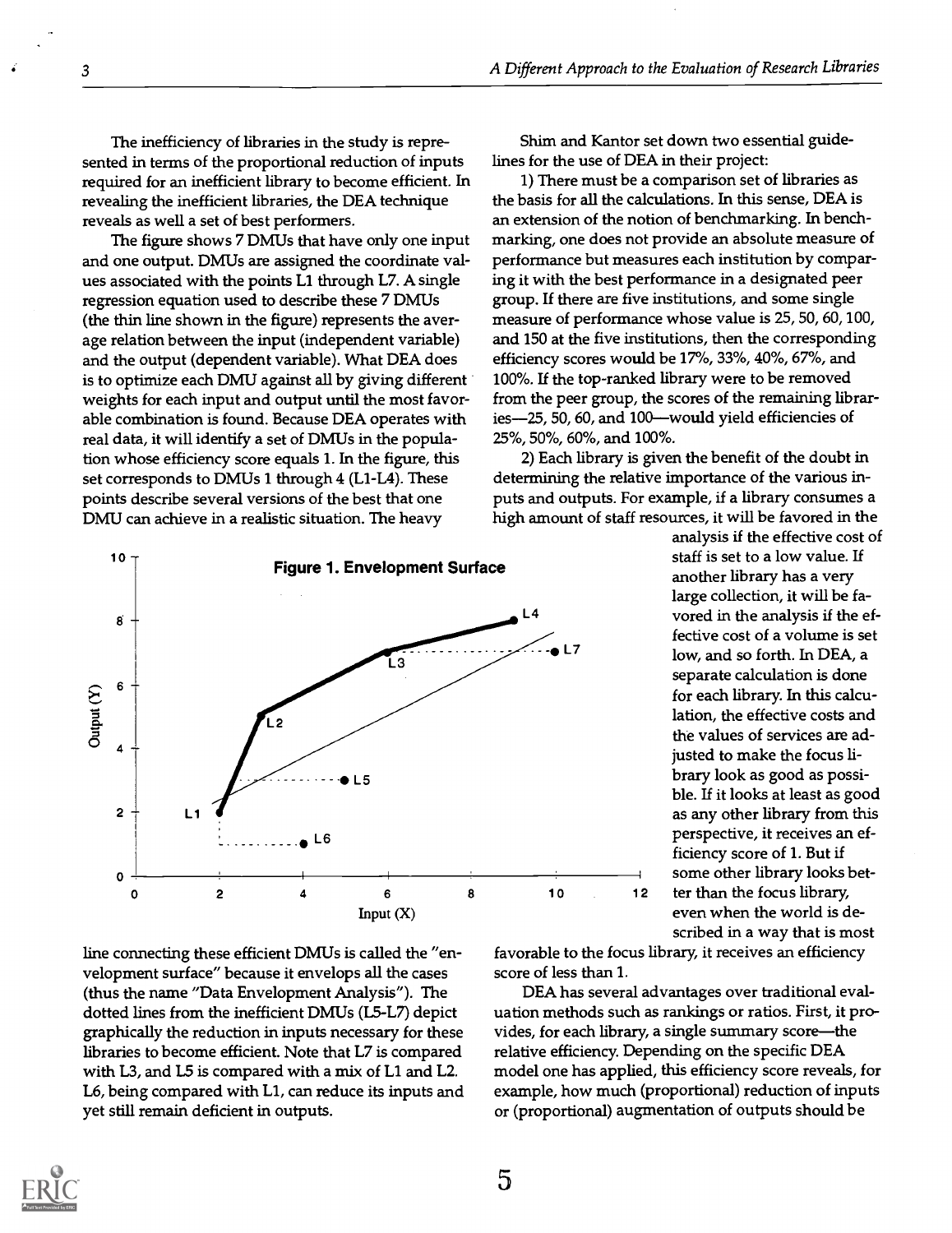possible if the practices of the most efficient DMUs are adopted. Second, DEA identifies possible improvements with reference to an observable peer group with similar operations. The improvements are derived from reality, not from some ideal goal set by arbitrary means.

#### Benchmarking and DEA

The use of benchmarking is not uncommon in higher education these days. Simply put, say Shim and Kantor, benchmarking is about learning from the industry leaders. In industry, the most common purposes of benchmarking are to increase customer satisfaction and to reduce costs. Traditional approaches to library evaluation are not particularly useful for benchmarking because they fail to indicate which institutions are the leaders in the academic library community. Library statistics based on the "central tendency" (most notably, the calculation of mean and median) characterize libraries whose performance is mediocre rather than exceptional. Such statistics do not help to identify best practices. And rankings based on 30 different criteria almost never send one or two institutions to the top of all lists.

To adapt benchmarking to academic libraries will require a methodology that takes into account multiple inputs and outputs and provides useful information for peer comparison. DEA constructs a different world view for each library and makes it look as efficient as possible. Many libraries will be fully efficient in their own best world views, but some will not be, because they are essentially inefficient. The more efficient libraries have mixes of policies and procedures that make them more efficient, and those policies and procedures can be adopted by others, with a corresponding improvement in efficiency

#### The Results of the Project

The Rutgers project applied the DEA technique to 95 U.S. academic research libraries, using the annual statistics for 1995 and 1996 furnished by members to the Association of Research Libraries. The researchers protected the anonymity of the individual libraries because none expected their data to be subject to this kind of analysis. The libraries were grouped as public (65) and private (30) for comparison.

As noted above, the researchers selected ten variables for inputs, representing collection, staff, and university characteristics, and five service measures for outputs. After setting various reasonable constraints on



the weights DEA assigns to inputs and outputs, they used specialized DEA software to calculate the efficiency scores of libraries. They summarize the results as follows:

Even with the strictest constraints, at least one third of all libraries turned out to be efficient.

Adding more constraints revealed inefficiency at more libraries.

Compared with the public group, the private group had a smaller proportion of inefficient libraries, suggesting that, as the size of the comparison group decreases, the chance that the focus library will appear efficient increases.

The efficiency scores over the two-year period showed a high level of consistency, which argues for the reliability of the technique.

For each library evaluated as inefficient, DEA produced a set of efficient libraries that were referenced in the process of identifying the library's inefficiency. By adopting the policies and procedures of libraries in the comparison set, libraries that have shown inefficiency could make improvements.

Further testing and research are needed to ascertain the extent to which the weights assigned (by computation alone) to inputs and outputs correspond to the relative costs and the value systems of the libraries.

"We believe," conclude Shim and Kantor, "that the library community can benefit from an economic analysis such as DEA. DEA seems to provide yet another view of library efficiency from a more wholistic vantage point. With further refinement of models and rigorous testing, the technique has potential to give libraries better tools for justification, performance comparison among peers, and decision making."

Perhaps the largest point to be drawn from the Rutgers project is that, if libraries are to engage in benchmarking, as so many express an interest in doing, they will need a tool with the level of analytical sophistication of DEA.

For information about Data Envelopment Analysis, Shim and Kantor cite the following:

Charnes, A., Cooper, W.W., Lewin, A.Y., and Seiford, L.M. Data Envelopment Analysis: Theory, Methodology, and Application. Kluwer Academic Publishers. Boston. 1994. 513pp.

Easun, MS. Identifying Efficiencies in Resource Management:An Application of Data Envelopment Analysis to Selected School Libraries in California. Dissertation. University of California, Berkeley. 1992. 521pp.